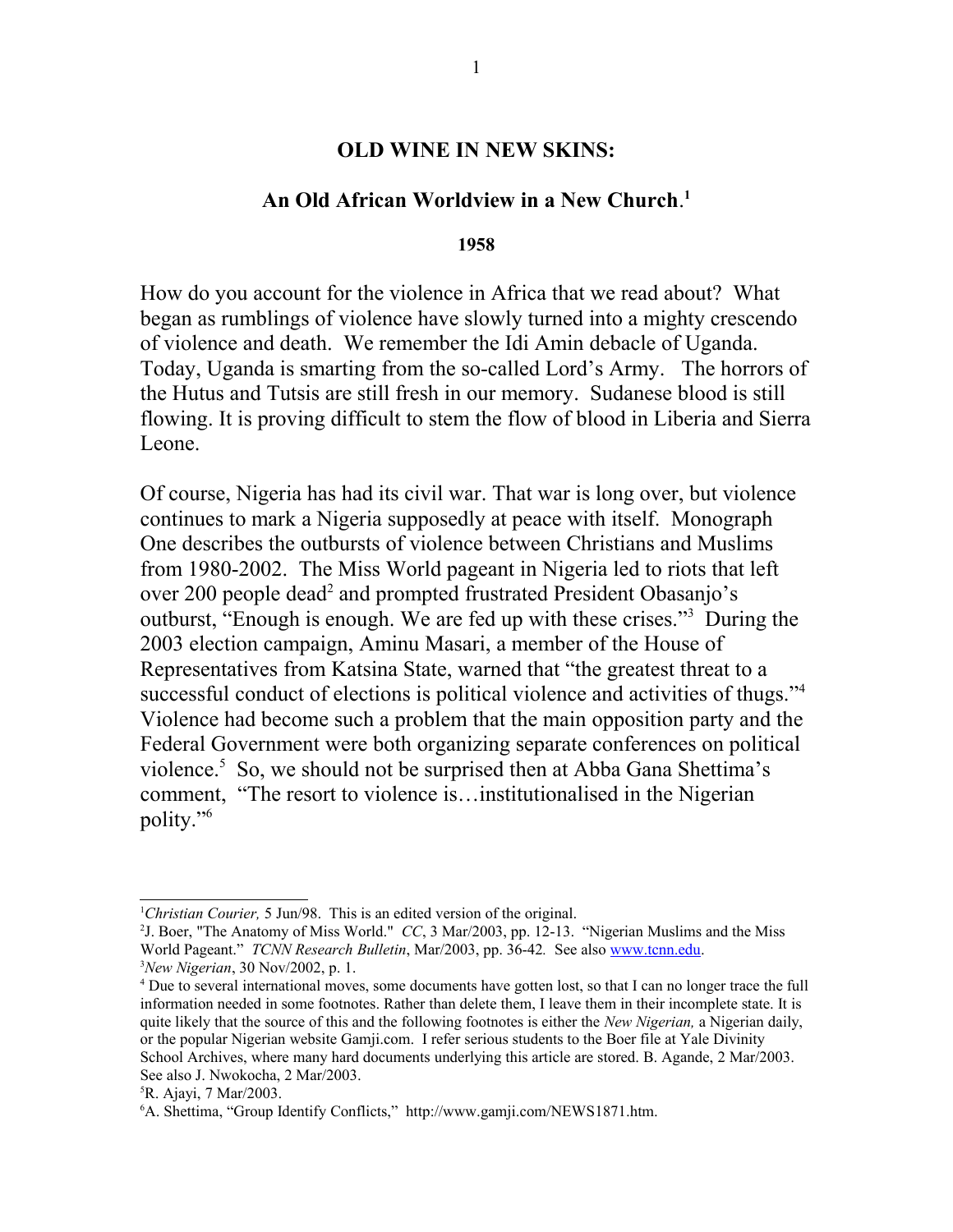In addition to inter-religious and political violence, there is even a considerable degree of violence between Christians. A cluster of ethnic groups, all of them identified closely with specific Christian denominations that were nurtured by the same foreign missionary body, have engaged in bitter wars with each other for a decade or more. Wholesale destruction of entire villages, including churches and a denominational administrative centre, not to speak of the thousands of dead. At least one party had modern army weapons at their disposal. A reliable source reported that a top leader in one of the churches encouraged that war and even helped plan it!

How do we account for all these horrible inconsistencies amongst Christians? The aim of this article is not to analyze all the causes for these wars, but, rather, to indicate the continuing influence of ATR and the resulting role of ethnocentrism and their effect on the issue at hand. Neither is the purpose to berate these Christian communities from the vantage point of a superior moral perk.

I am aware that I am a Westerner and that my understanding is based as much on my origin as it is on my 30 years' experience in Nigeria. Nigerians have their own interpretation that is as valid as mine. The most common explanations are those based on colonialism. Having written a doctoral dissertation on that subject, I know all about it. I realize full well that colonialism has and continues to play a role in these matters. However, I am pointing out religious factors often overlooked in this religious question but that contribute to the problem. I like to think that we complement each other.

# *Parallels in Western History*

As I contemplate the issue, I am immediately reminded of the centuries of atrocities and injustices that Western Christians have inflicted upon each other and, indeed, on much of the world. These atrocities have been perpetrated over the centuries by Christians brought up in countries where the gospel has had much more time to take root than in Rwanda and Nigeria.

I have recently read some books about medieval culture in the West. It is enough to raise one's hands in holy horror to see how bishops and archbishops, Christian kings and nobles routinely plundered, oppressed, imprisoned and even murdered. They generally abused their positions for purposes of naked power and wealth. A random example is the book *A*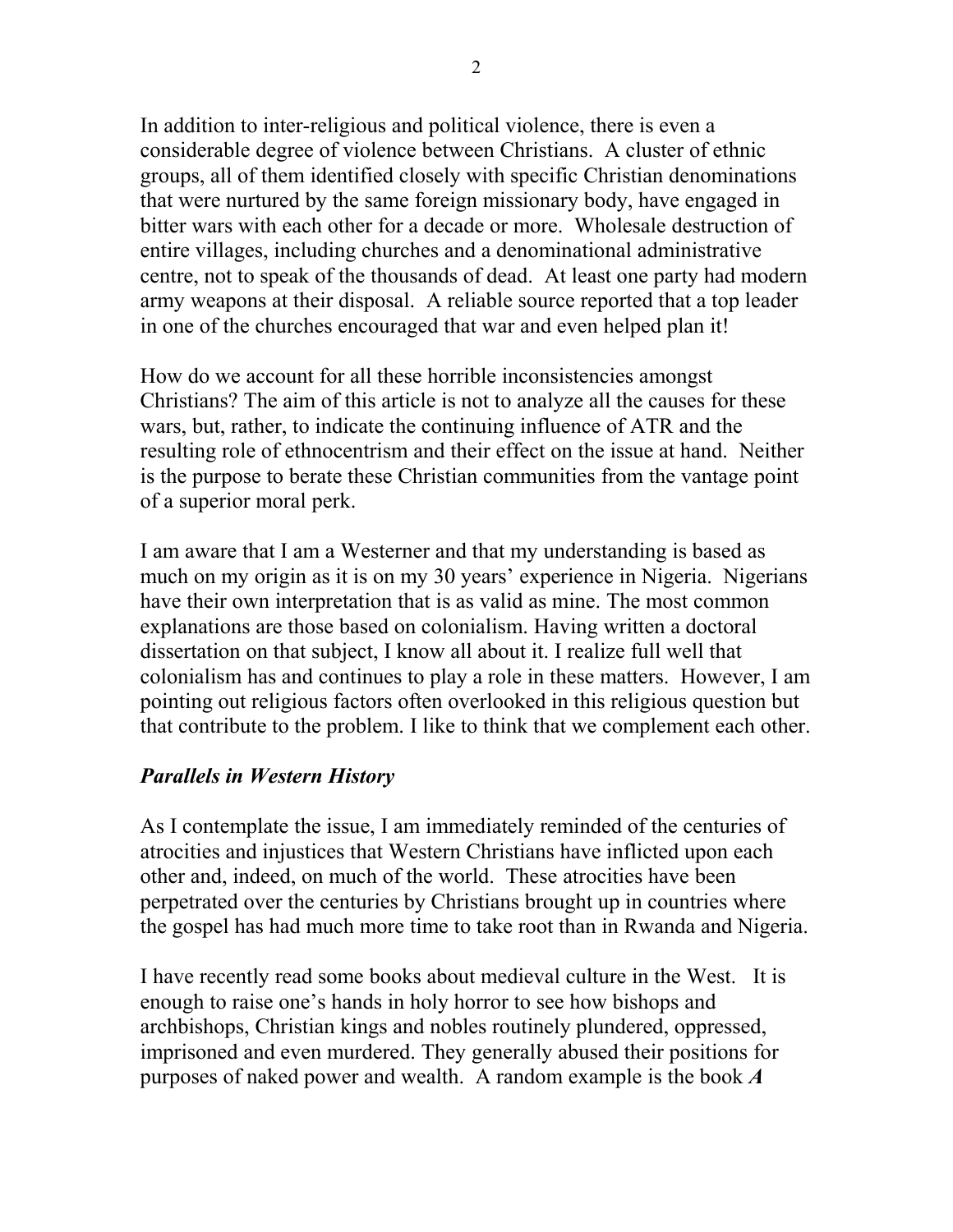Short History of Ireland<sup>[7](#page-2-0)</sup> by Martin Wallace about the relationships between a dominant Christian England and underdog Christian Ireland. One can only shake his head and wonder what Christianity meant to those perpetrators of aggression, if anything at all. One can ask similar questions about almost all these countries throughout most of their "Christendom" phase.

To come closer to the present, the history of near genocide of native Canadians and Americans is too well documented to deny. The aftermath of black slavery in the U.S. is still very much with us. We think of Stalin's camps of hell in the land of Orthodox churches. We remember the Holocaust in the land of Luther. We have not forgotten the images of recent ethnic cleansing among Orthodox and Catholics in former Yugoslavia. The struggle between Protestants and Catholics in Northern Ireland has not yet been resolved.

While we may try to console ourselves with the thought that these horrors took place in spite of Christianity, others were consciously based on warped versions of Christianity. The guillotine of Reformation times cannot be erased from history. A recent visit to South Africa made me conscious of the fact that "Christian" apartheid was much more cruel than many of us may think.

So as I seek to explain what is happening in Africa, I do so humbly. I do so in the consciousness that I am also looking at my own history. If, as I will argue, African Christians are struggling with the residue of their Animistic past, the same must be said of Western Christians in relation to both their traditional Pagan and their Greek heritages.

# *Ancient Worldview*

It is possible to explain much of current African turmoil in terms of economic interests. Some very helpful studies have been published along this line. However, studies that limit themselves to economic considerations do not tell the entire story, often not even the basic one. Besides, in this article I am interested in the *religious* factors that have contributed to these wars.

<span id="page-2-0"></span><sup>7</sup>Martin Wallace, *A Short History of Ireland.* New York: Barnes and Noble Books, 1996.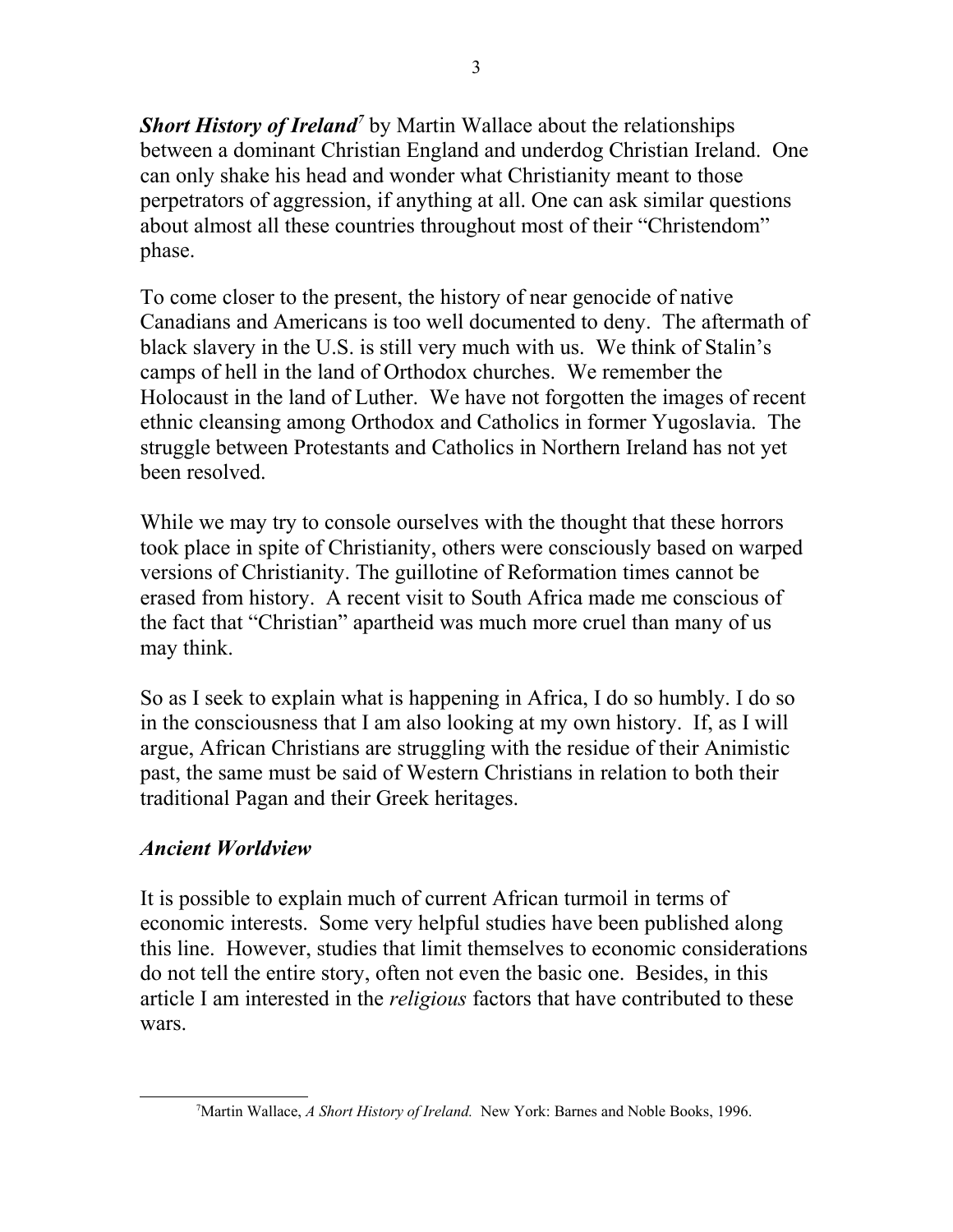## *Specifically, the issue here is: Why has the Christian faith of the combatants not prevented them from such atrocities?*

At least part of he answer to this question must be sought in the relationship between the ancient worldview of traditional Africa and the new religion of Christianity. The official religious structures have changed and churches have emerged all over the place, but at the deeper level of the underlying traditional worldview there remains a significant residue for many Africans.

And what was the shape of that worldview? At least two aspects are relevant for this discussion. First, the purpose of African Traditional Religion (ATR) is not to serve God or gods; it is to manipulate the spiritual powers to do the bidding of the people, of the tribe and of individuals. This manipulation is carried out by a complicated arsenal of religious rituals.

We have here the very opposite of the Christian religion, which insists that its followers serve God. Spiritual powers are manipulated to serve human interests. The deepest quest is for social harmony and for power. The spiritual world is manipulated so as to satisfy that deep quest.

Millions of Africans, including Nigerians, have moved over to the church. Often they have done so as part of large people movements. People have become dissatisfied with traditional ways. Tradition became an obstacle to progress under the new conditions developed under colonialism.

## **Religion for Worldly Gain**

The Wukari people of Taraba State, for instance, stubbornly held on to their traditional ways, while Takum, only 50 miles away, had accepted the church. It was becoming clear that the people of Takum were benefiting from this change in various ways, especially in economics, education and healthcare. When the Wukari people began to recognize how Takum profited from adopting the new ways, they also started to move towards the church in large numbers. Today there is a large Christian community in Wukari, perhaps greater in number than in Takum.

Another example of this same tendency is the ease with which thousands of Nigerians first converted to the church only to move on again, this time to the mosque. The reasons for such spiritual shopping are generally economic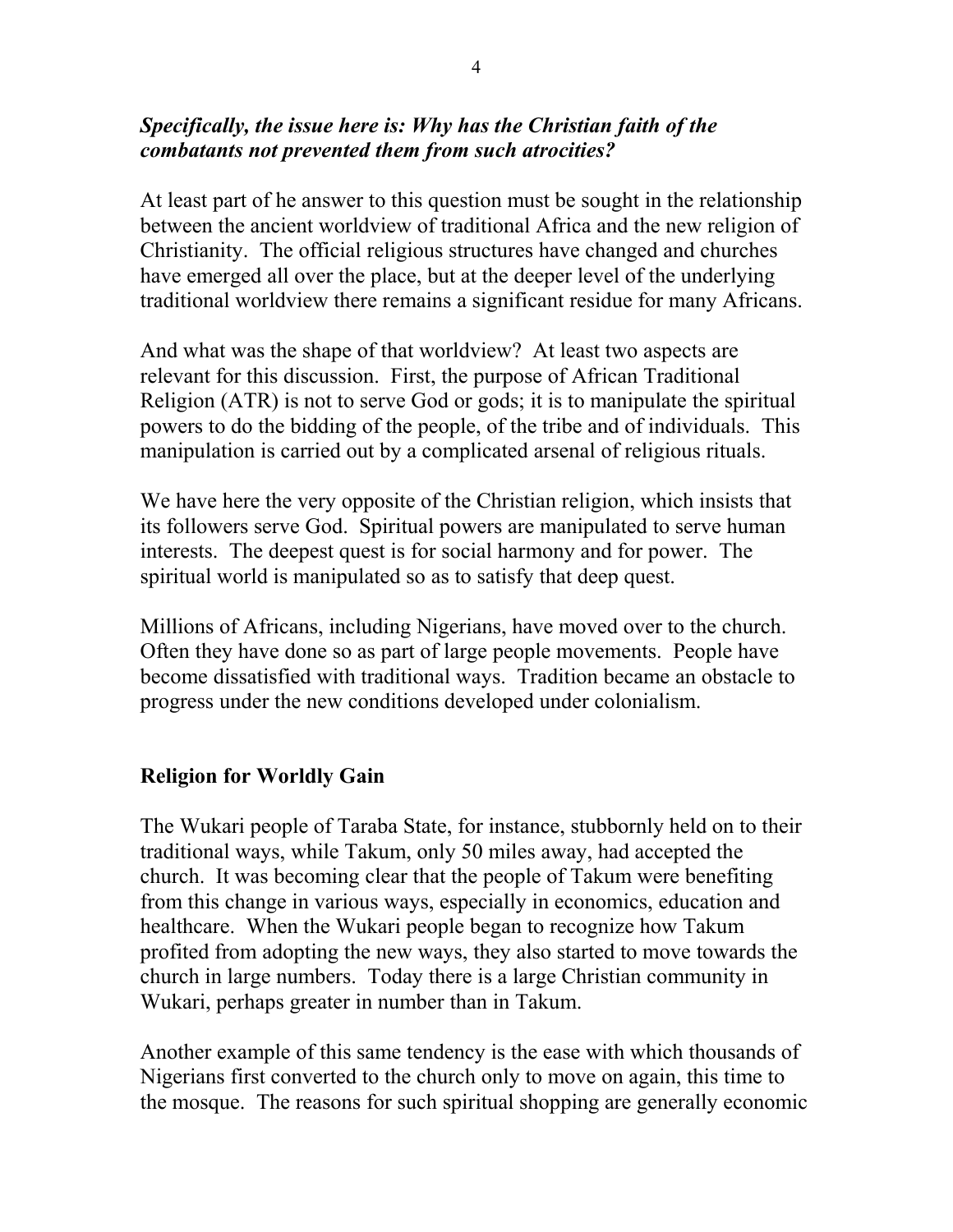or political. A Christian with political or business ambitions can often be bribed by Muslim offers of money or position to make another move.

There are innumerable rich Muslims in Nigeria with a Christian background. And why not? If the purpose of religion is to help you satisfy your ambitions, then such shopping around makes eminent sense. You follow the religion that promises to fulfill your dreams.

## *Issues of money*

The point I am making here is that for many people this was a change in religious structure, but the old worldview continued to function at the same time. They expected to use their new religion to gain harmony and power in the modern contemporary setting. For many it was not much more than a method to achieve traditional aims in the modern context. It was no more a way to serve God or for self-sacrifice than was the traditional way.

Missionaries and African Christians are often at loggerheads, especially over issues of money and power. Often missionaries do not understand the African church leaders and pastors. These leaders seem so materialistic and power hungry to missionaries. Abuse of office and misuse of church finance seem to be the order of the day. They seem to show so little self-sacrifice. Of course, Africans rightly recognize the same in missionaries!

There are various reasons for the struggle referred to above. One is simply that the African concept of money and its use are inherently different from and in some ways contrary to Western concepts. An underlying factor is the difference in the psychology of overwhelming poverty and the psychology of comparative wealth.

# *Power Complex*

Another major factor is that the basic worldview of many Africans has not changed. Now the church structure, church position, church money and church ritual are to serve as the new and modern source of power and harmony, especially power. The strong desire for power and money is based on that largely unchanged worldview.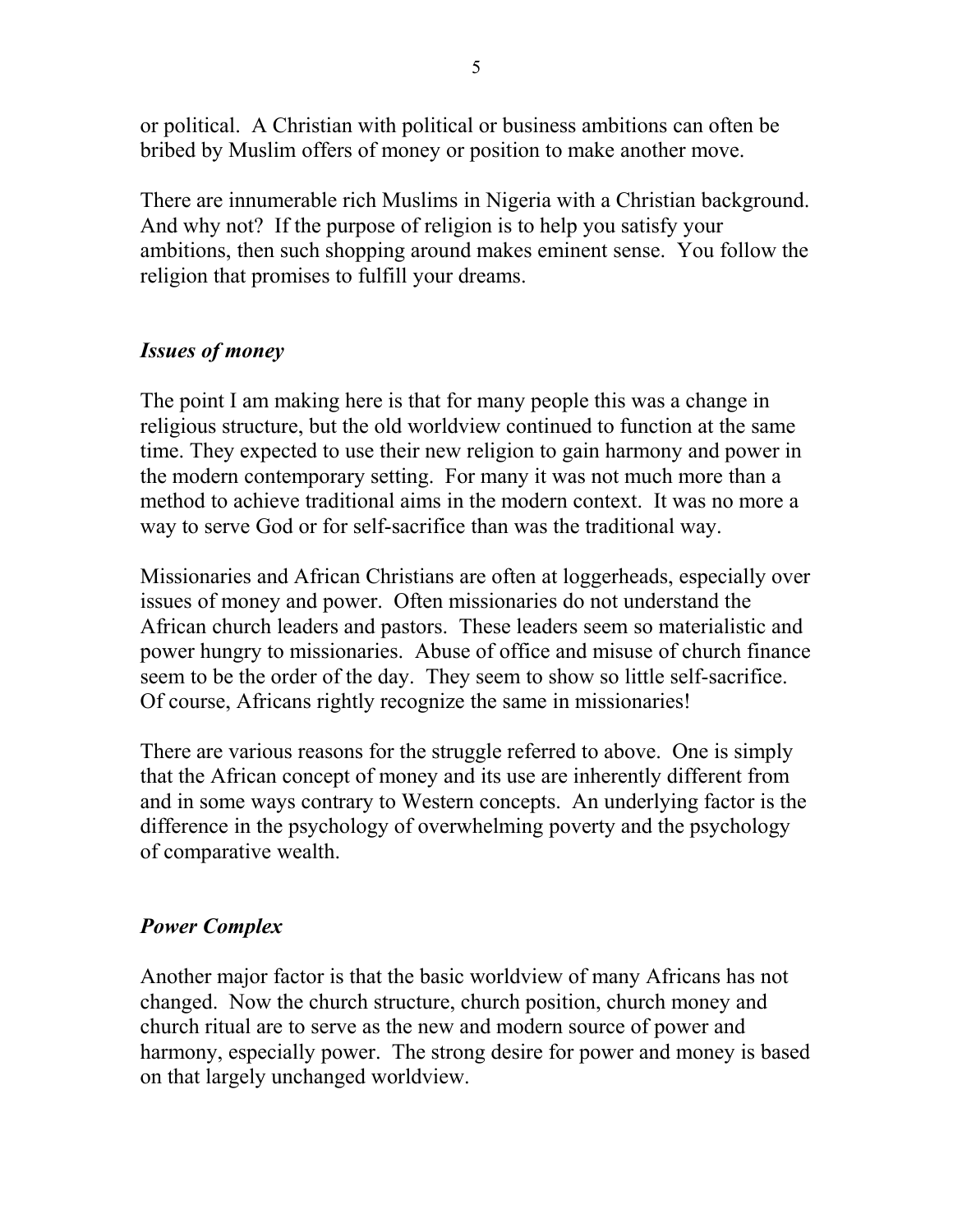Some years ago, the position of Nigeria director was vacant in my mission organization. A Nigerian church leader encouraged me to go for this position. He was surprised when I told him I was not interested in administration. How could I not desire the power that goes with that position? he asked. I told him I was not interested in power, an answer he found hard to understand.

Bribery and corruption are a feature of human life in all cultures. They are part of the human condition. But they are, it is well documented, extremely prevalent in Nigeria. The reason, I submit, must again be sought in the traditional worldview underlying the Christian veneer. That worldview provides no motivation to oppose bribery and corruption. In fact, it encourages it. If bribery and corruption are the way to individual or tribal power, then those are the things to pursue. At that point, the demands of the newly adopted faith will have to be ignored. Religion should not inhibit my progress or reduce my power; it should serve to increase those factors in my life.

# *The Tribe Comes First*

Tribalism is another characteristic for which Africa is famous. In the traditional worldview, one's identity is deeply rooted in the tribe. Benny Vander Walt of Potchefstroom University, a long-time foe of apartheid, refers repeatedly to Africa's communalism – an over-emphasis on the community.

All members of the ethnic group are obligated to advance the harmony and power of the group. Traditionally, this is a loyalty that stops at the border of the tribe. One has little or no obligation to members of other ethnic groups. In fact, any harm done to such members is tolerated as long as it enhances the well-being of your own tribe.

The continuing effects of the traditional worldview in the church automatically brings bribery, corruption and tribalism as well. Why have the churches failed to nip bribery and corruption in the bud? To do so would go against the traditional view of the purpose of good religion. Why is tribalism so rampant in the church? Because the traditional view of community or communalism still reigns in the church.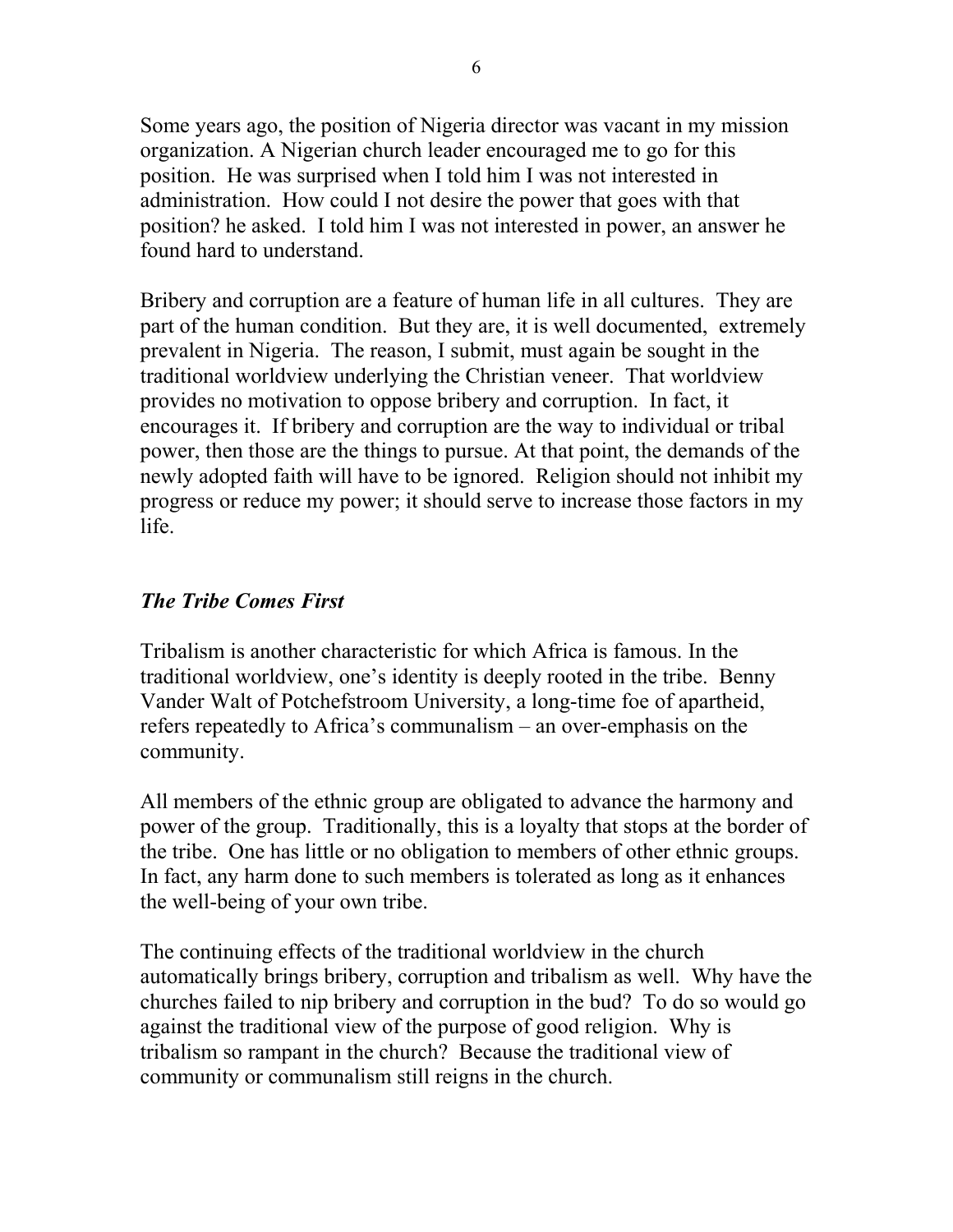The new religion and the church's power are useful in so far as they enhance the well-being of the tribe. They will be ignored by many if they prove inconvenient to the tribe. As inconsistent as all this may look to the missionary, it is perfectly consistent with the traditional worldview applied to the new situation. Africa has always taken over from the West selectively and on its own terms.

# *Many True Christians*

I must hurry to prevent a possible misinterpretation of what has been said so far. I am definitely not suggesting that all African Christians and all African church leaders have retained this traditional worldview. There are many millions who have truly converted to Christ. I have many close friends among them.

Many have suffered deeply because they gave themselves to Christ. They have sacrificed much, some even their lives. The church would not be there today without them. I salute these Christians and have learned much from them. They shake their heads and shed tears as much as the rest of us. Unfortunately, they are not yet the majority.

Have the efforts of both African and Western missionaries been thwarted by the old wine in the new skins? By no means. The church is there. The Bible is available in many languages. The structures and the other tools of God for the completion of the task have been firmly established, even if they are constantly changing. There are millions of genuine Christians. There has been and continues to be an unprecedented movement towards Christ for which I, along with the angels in heaven, rejoice.

# *Patience Required*

However, human nature being what it is, we must be patient. The mills of God grind slowly. He is not a revolutionary but a transformer. The leaven of the Holy Spirit is busily penetrating the hearts of more and more people. Negative aspects of traditional culture and worldview are under continuous attack by that Spirit. God is chipping away at them, deleting some aspects, transforming others.